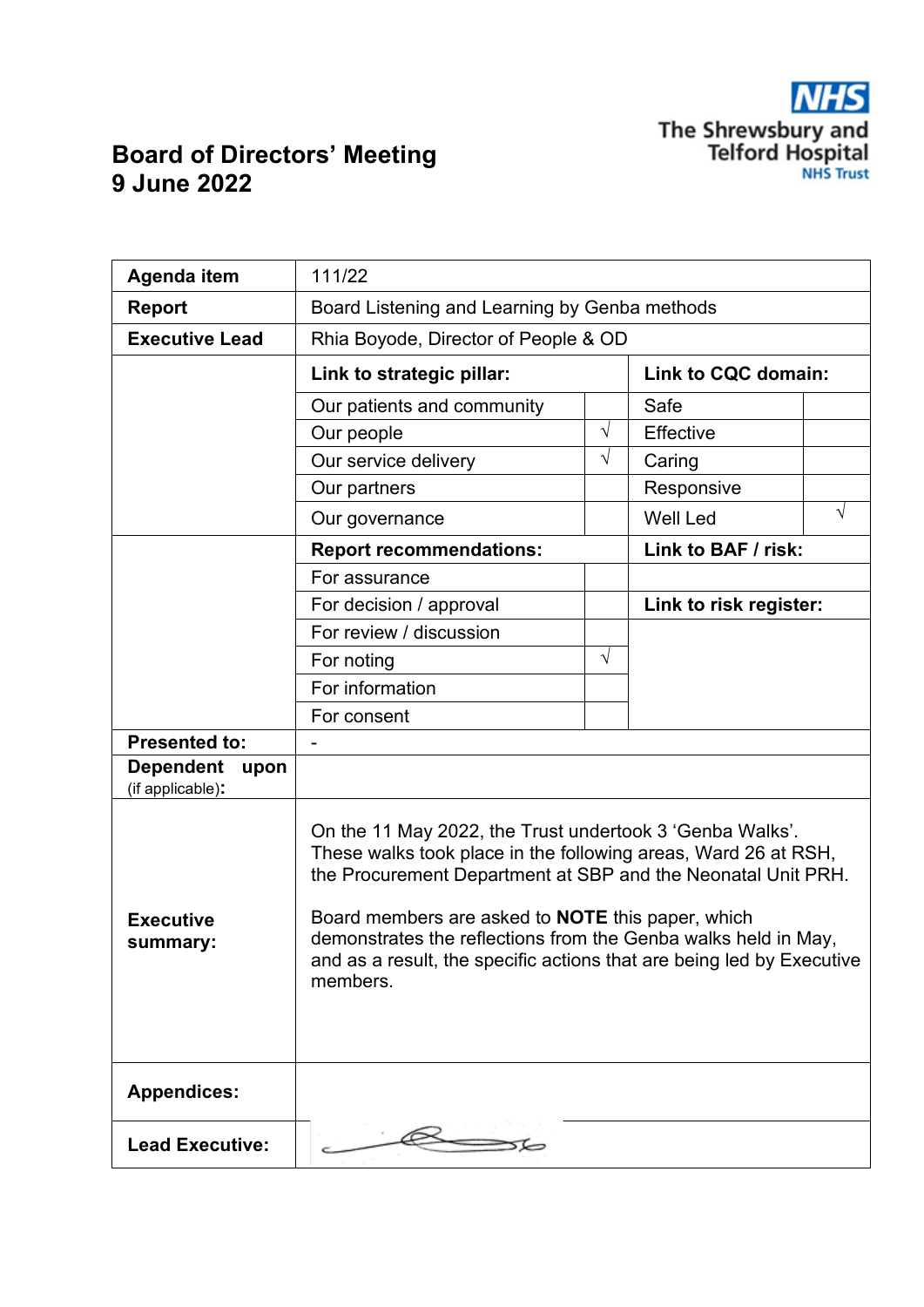### **1.0 Introduction**

1.1 On the 11th May 2022, the Trust undertook 3 'Genba Walks'. These walks took place in the following areas, Ward 26 at RSH, the Procurement Department at SBP and the Neonatal Unit PRH.

Board members are asked to note this paper, which demonstrates the reflections from the Genba walks held in May, and as a result, the specific actions that are being led by Executive members.

1.2 During the visits, actions were recorded and are routinely monitored through the Improvement Hub. Actions are recorded in the 'reverse RAG' format and high-level actions will be detailed within this report.

# **2.0 Ward 26 RSH**

- 2.1 The following Trust Board members and additional colleagues conducted a Genba walk to Ward 26 at RSH: Acting Medical Director, Director of Nursing, Director of Finance, Non-Executive Director, Associate Non-Executive Director, Professional Development Nurse, People & OD Business Partner. The team was hosted by the Matron, Ward Manager & Head of Nursing Surgical Division.
- 2.2 Reflections from the team: The ward felt calm, friendly and in control. The whole team engaged with many colleagues including, a rotational Pharmacist, FY1/2 Doctors, Ward Clerk, Medical students, 3 Housekeepers, a member of the domestic team, international nurses, a sister, HCAs and patients and their relatives. The ward was very organised with noticeable signage acting as visual reminders to staff on specific processes. It was reported that the quality of the shift handover has significantly improved, and teaching has been provided from the urology nurse specialists. It was specifically noted how effective their process was for completing fluid balance charts. Additionally, the team works hard to "pull" patients into empty beds following discharge to support the overall flow of the hospital. All colleagues felt comfortable speaking up and did not feel the need to raise concerns outside of the ward as they felt comfortable and well supported raising any concerns via their Ward Manger. All staff, including rotational colleagues felt welcomed and part of the team.
- 2.3 The Ward was proud of its improvement programme it had embarked on and felt the significant improvements made, laid the foundation for continuous improvement; continuity of strong leadership was a key enabler to this. The ward is now thinking about the move to the new modular ward, which all are excited about, as it provides a much better environment for patients and staff. The challenge will be to ensure all visual controls (posters) and processes transfer across seamlessly, along with ensuring 5S principles are employed to create a safe and organised environment. Matron noted that due to the layout of the new ward and bathrooms, there was a lack of natural light that would need to be considered for future build programmes.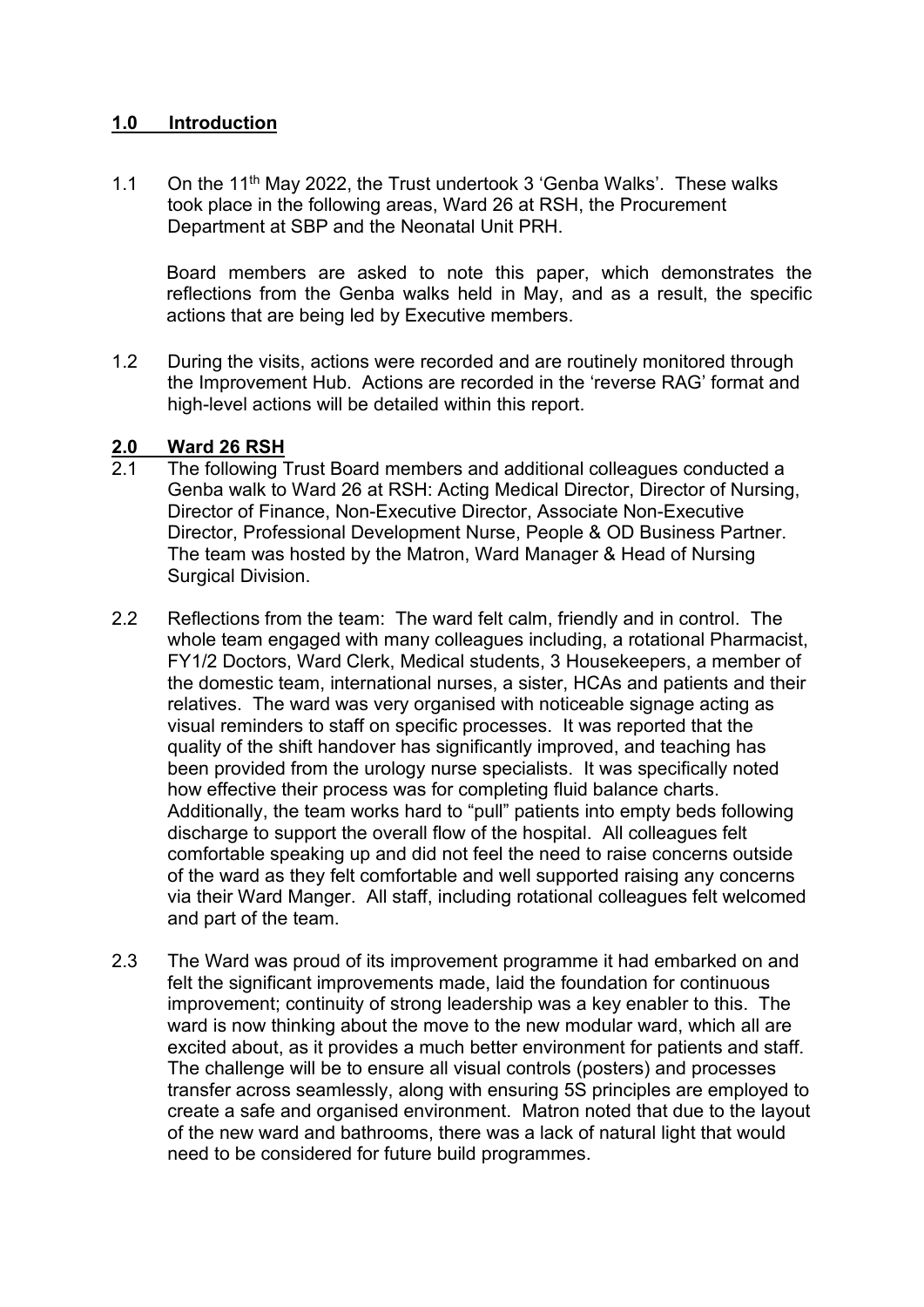Feedback from nursing colleagues stated that at times, they waste time looking for CD keys and they do not always have the right amount of drug trolleys available. Matron provided assurance that for the modular ward, the number of trolleys has been increased that will meet the needs of the size of the ward, alongside the staffing template.

- 2.4 Feedback on potential opportunities for improvement:
	- Vacancy rates due to the change with the template continue to cause concern with ward colleagues. This is being mitigated with adverts currently out to recruit into gaps, as well as ongoing work to update the nursing template that will be aligned to the modular ward.
	- With excellent visual processes currently in use, it will be important to ensure these are transferred to the modular ward.
	- Patient and relative feedback was very positive, although feedback from one patient suggested that there would be benefit in some work around handover of pain management when moving from a high dependency area to another ward.
	- Further patient feedback suggested that there would be benefit on having RN support during Ward rounds for patients who may require support following the round.
	- The Ward is taking direct admissions from ED.
	- The team reported some of their bleeps had gone missing.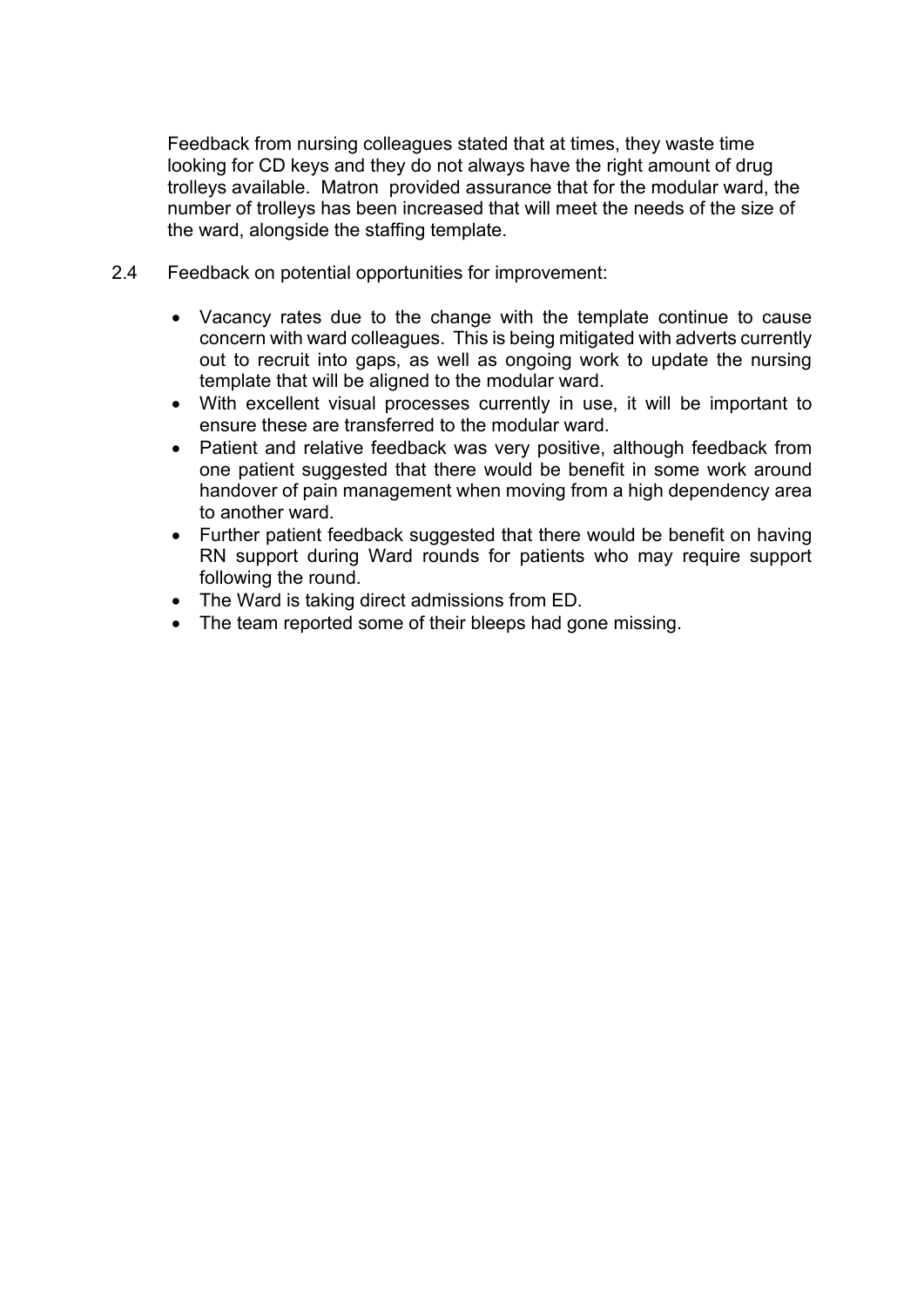### 2.5 Action plan:

| <b>Action</b>                                                                                                                                                                                         | <b>Start Date</b> | <b>Due Date</b>   | <b>Accountable</b><br><b>Person</b>                      | <b>Lead exec</b>                     |
|-------------------------------------------------------------------------------------------------------------------------------------------------------------------------------------------------------|-------------------|-------------------|----------------------------------------------------------|--------------------------------------|
| To visit the new Modular ward<br>to understand the lack of<br>natural lighting caused by the<br>layout of the new ward, in order<br>to ensure future wards<br>(HTP/Modular) take this into<br>account | N/A               | September<br>2022 | Finance<br><b>Director</b>                               | Finance<br><b>Director</b>           |
| Update the nursing staffing<br>templates to reflect the change<br>in staffing needs as part of the<br>move to the Modular ward                                                                        | 13/05/2022        | 05/07/2022        | Matron                                                   | Director of<br><b>Nursing</b>        |
| Explore step-down principles<br>for handover of pain relief when<br>patients are moved from a high<br>dependency area to another<br>ward.                                                             | 13/05/2022        | 13/06/2022        | Head of<br><b>Nursing</b><br>Surgical<br><b>Division</b> | Acting<br>Medical<br><b>Director</b> |
| Explore how to facilitate the<br>return of the missing Dr call<br>bleeps                                                                                                                              | 13/05/2022        | 13/06/2022        | Acting<br>Medical<br><b>Director</b>                     | Acting<br>Medical<br><b>Director</b> |
| Explore and update the<br>process for direct admissions<br>from the Emergency<br>department to the ward                                                                                               | 13/05/2022        | 13/07/2022        | Head of<br><b>Nursing</b><br>Surgical<br><b>Division</b> | Director of<br><b>Nursing</b>        |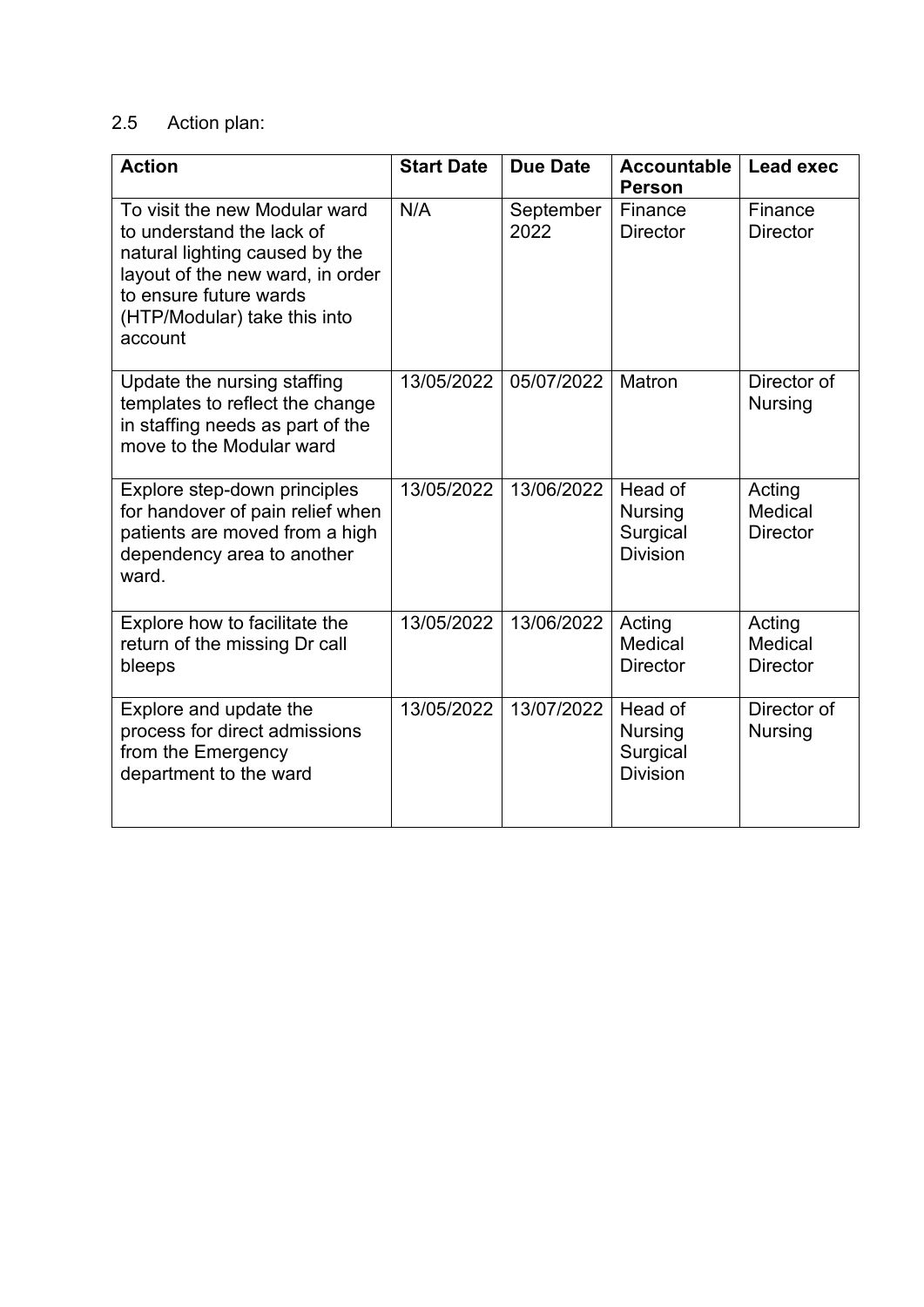### **3.0 Procurement Department, SBP**

- 3.1 Trust Board members: Interim Director of Strategy and Partnerships, Trust Chair, Non-Executive Director, Non-Executive Director and Non-Executive Director. Genba Team: Head of Procurement and Deputy Head of Procurement. Improvement Hub Support: Service Improvement Business Partner.
- 3.2 The Head of Procurement welcomed the team and briefly explained to layout of the department and the current structure of the service. The team were very receptive to the Genba walk and pleased to welcome the team (both virtual and physical).
- 3.3 It was acknowledged that the team are a real exponent of lean, from the procurement to the flow through the hospital. The team have worked incredibly hard throughout the pandemic, ensuring that appropriate goods were procured despite national stock shortages. It was very clear that the team are rightly proud of the work being done, as evidenced in the national rankings and the depth of knowledge of the business.
- 3.4 The team provide procurement services for Shrewsbury and Telford Hospital, Robert Jones and Agnes Hunt and Shropshire Community and work collaboratively with other organisations to provide a quality, cost effective service. The team endeavour to use local suppliers where possible, following the procurement tendering process. Several local organisations were used during the initial waves of covid in order to provide agility and sustainability during times of national shortage.
- 3.5 Current stock holding levels are 7-10 days with around 14 days for some items. There is a process in place to ensure wastage is written off and redistributed to local businesses, charitable services and further afield. It was recognised that additional focus and support around product rationalisation and support to the pharmacy procurement process would further strengthen the benefits realised by the procurement team.
- 3.6 Staff morale is low as current activity levels for business as usual are far in excess of pre-covid levels, resulting in a level of stress within the team. The Head of Procurement's contribution and leadership was recognised, and colleagues felt that they have been supported, despite the pressures caused by the increase in workload.
- 3.7 All board members were struck with the challenges the procurement team members face and felt it important to highlight the poor behaviours and experience received from staff and teams from the clinical divisions. The procurement team are often exposed to unrealistic expectations which sometimes leads to poor/threatening behaviour. A recognition is required at a higher level around due process and additional training required on SFI's and public contract regulations to ensure a better understanding of public spending constraints.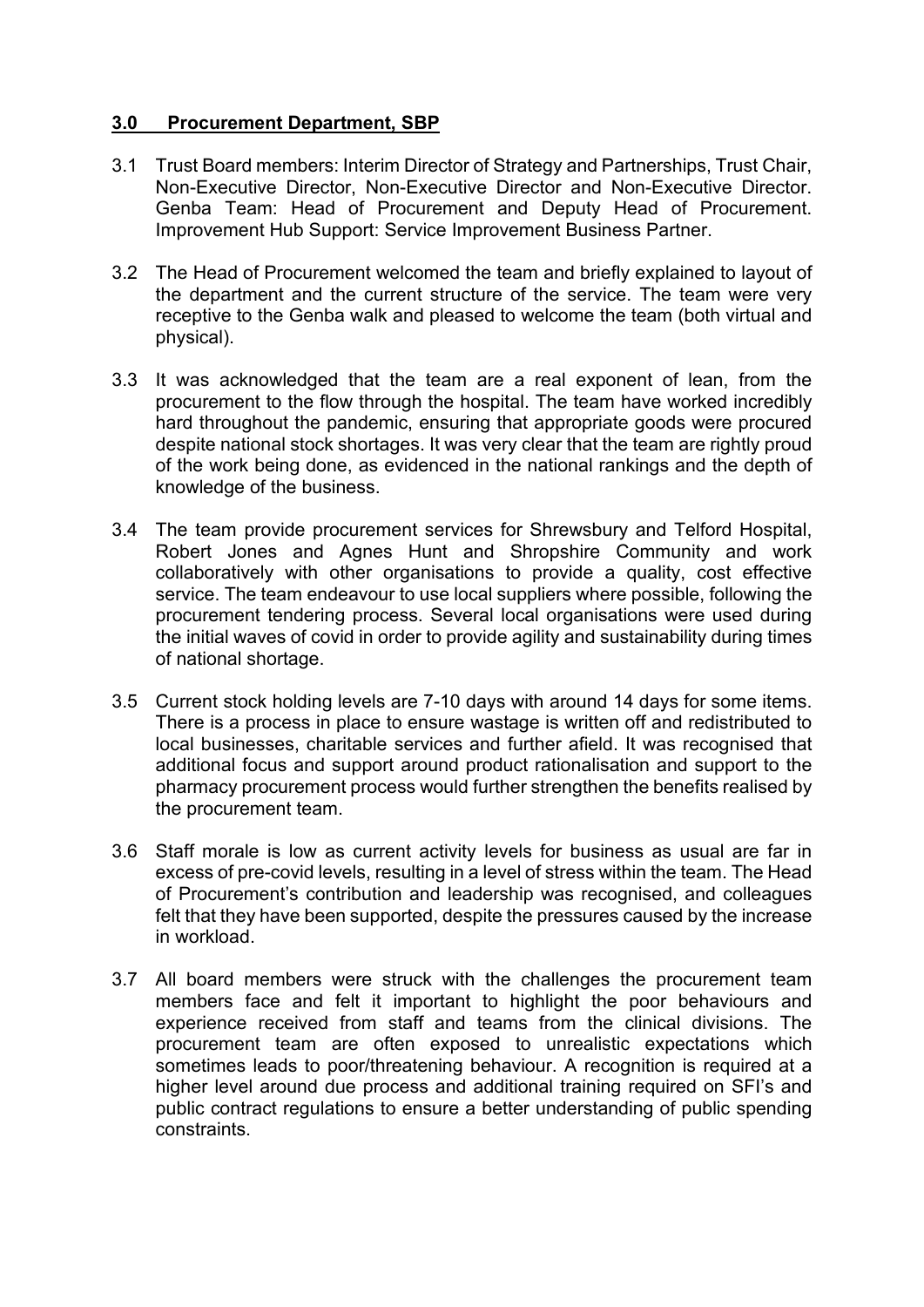3.8 It was felt that the staffing establishment is required to be more reflective of the current workload of the department and a potential investment into an inventory management system was highlighted as a method of delivering further value within the procurement process.

| 3.9 | Action Plan |  |
|-----|-------------|--|
|     |             |  |

| <b>Action Detail</b>                                                                                                                                                                                                                                                    | <b>Start Date</b> | <b>Due Date</b> | <b>Accountable</b><br><b>Person</b> | <b>Lead Exec (If</b><br>required)                      |
|-------------------------------------------------------------------------------------------------------------------------------------------------------------------------------------------------------------------------------------------------------------------------|-------------------|-----------------|-------------------------------------|--------------------------------------------------------|
| Approval of the next<br>phase of the<br>Procurement resource<br>plan by the Finance<br><b>Director</b>                                                                                                                                                                  | 16/05/2022        | 13/06/2022      | Head of<br>Procurement              | Finance<br><b>Director</b>                             |
| Communication plan for<br>the users of the<br>Procurement service to<br>support their compliance<br>with due process on<br><b>Standing Financial</b><br>Instruction's and public<br>contract regulations to<br>ensure adherence to<br>strict public sector<br>processes | 16/05/2022        | 31/07/2022      | Head of<br>Procurement              | Finance<br><b>Director</b>                             |
| Communication plan to<br>address poor cultural<br>behaviours towards<br>Procurement staff by<br>some clinical teams as<br>part of the wider trust<br>culture piece                                                                                                      | 16/05/2022        | 16/11/2022      | Head of<br>Procurement              | Interim<br>Director of<br>Strategy and<br>Partnerships |
| Review of the<br><b>Procurement business</b><br>model which should<br>include a plan of how to<br>incorporate all parts of<br>the Integrated Care<br>System                                                                                                             | 16/05/22          | 31/03/23        | Head of<br>Procurement              | Finance<br><b>Director</b>                             |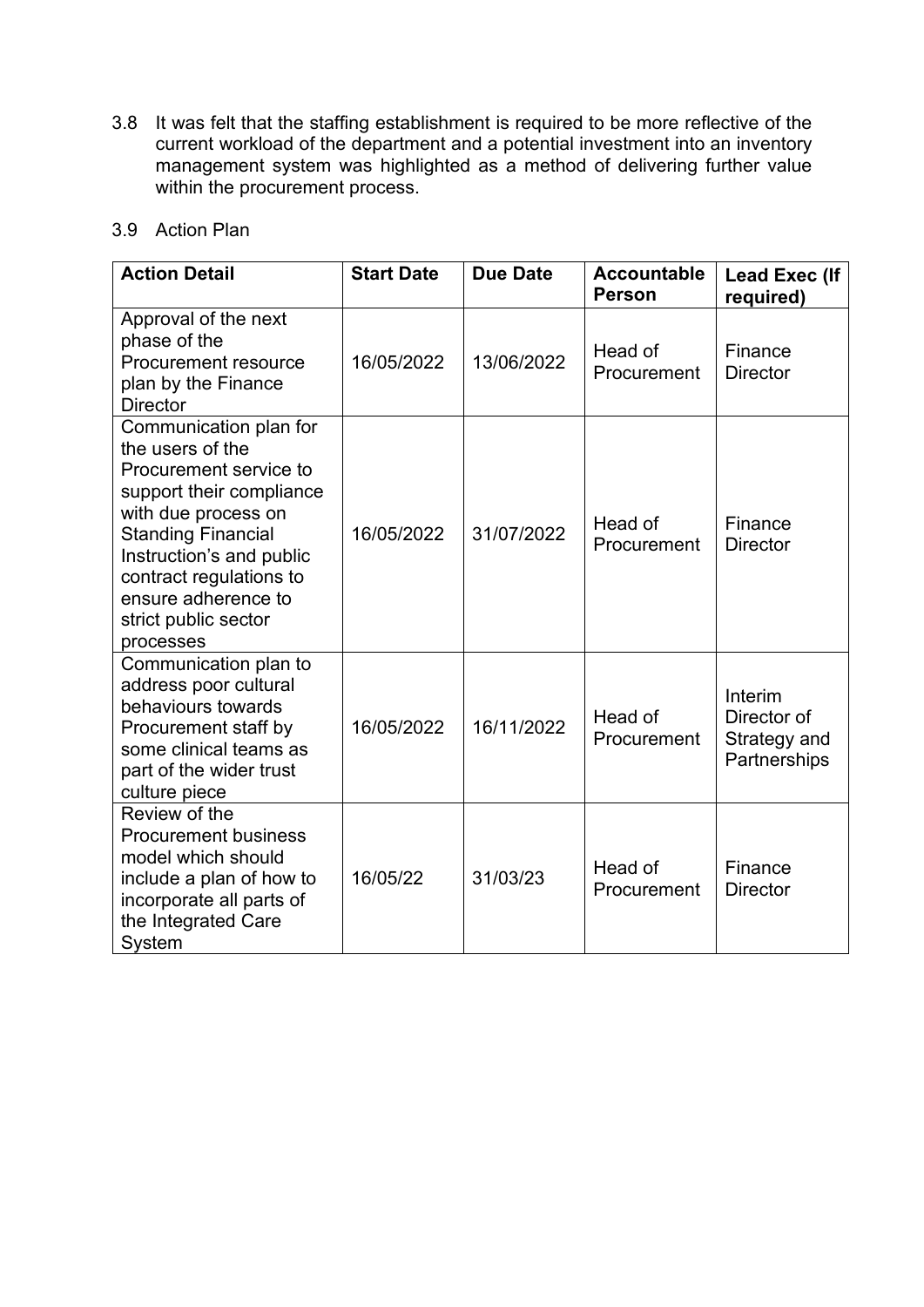### **4.0 Neonatal Unit PRH**

- 4.1 The Team visited the Neonatal unit PRH Acting Chief Operating Officer, Non Executive Director, Non Executive Director
- 4.2 The unit was a calm and welcoming part of the Womens and Childrens Division. The Neonatal team shared that the unit was designed by a colleague to maximise the safety and ease of moving babies from the Delivery Suite into the unit as needed.
- 4.3 Their aim in to provide care with parents as partners so that they feel that they are fully involved in their baby's care. Parents are able to stay on the unit during their baby's stay either in one of the en suite Parent rooms or on a bed next to their baby's cot. They have chairs in each cot space which are vital for skin to skin care which are requiring replacement due to wear. The team are going to apply to charitable funds for replacements.
- 4.4 The team are proud of their Neonatal outreach team who are now available 7 days per week and can now support NG tube fed babies at home. The team are also looking at their next developments.
- 4.5 The team are proud of the improvements that they are making with delayed cord clamping which offers significant benefits to baby. They have applied for one cord trolley to support this and will apply to Charitable funds for a second.
- 4.6 There is a need in the team for a clinical practice educator to support the speciality training needed by the team. They have not currently got funding for this. Acting Chief Operating Officer to look in to sourcing funding.
- 4.7 The Team have funding for a Band 6 Psychological Support worker who will work with Parents and staff. The Unit manager would like to understand who can support this role and give them professional development and support. Acting Chief Operating Officer to link in with Deputy Chief Nurse for support with this
- 4.8 The team meet and exceed the National Standards for NNAP every year which is a huge credit to the whole team.